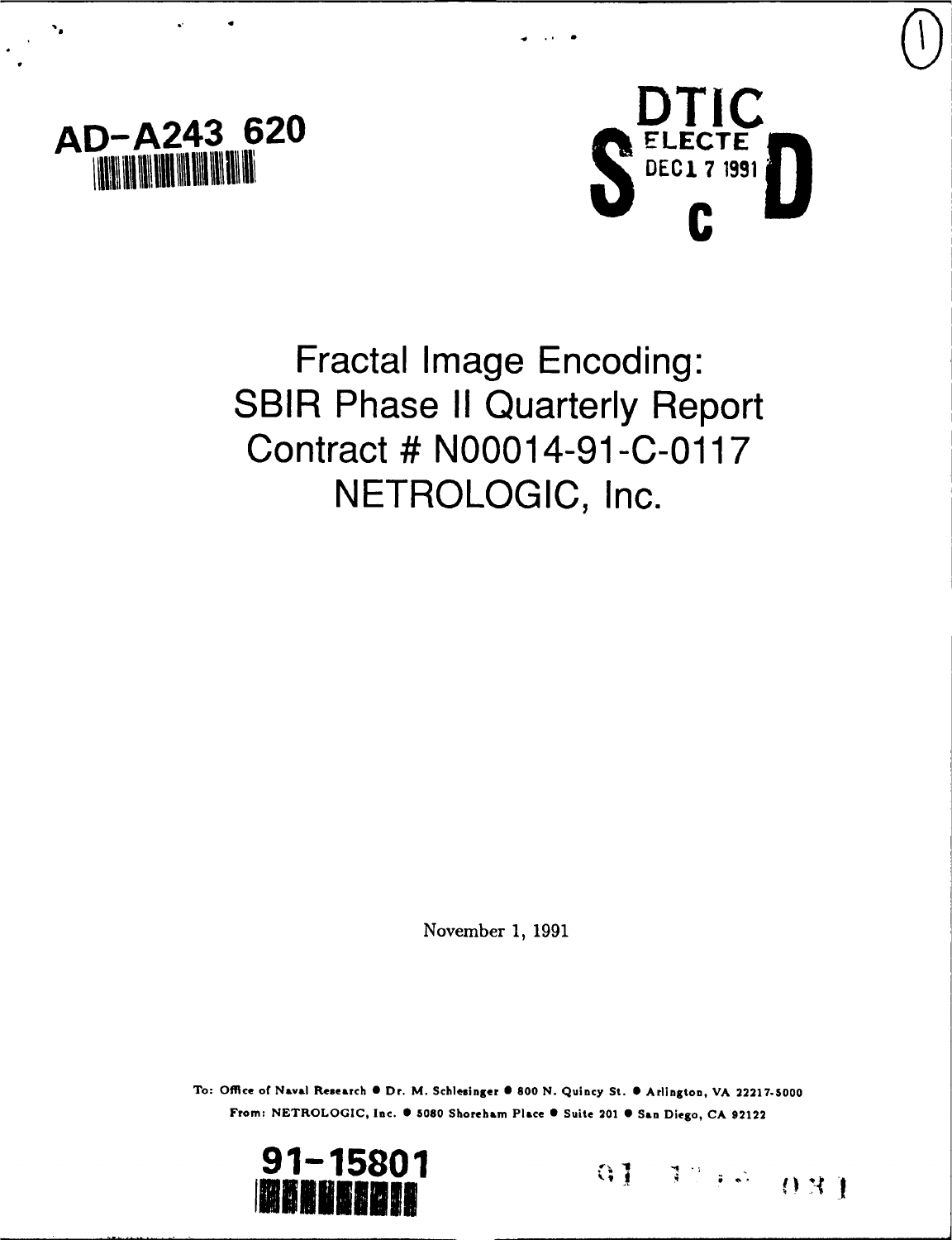## FRACTAL IMAGE ENCODING PAW 63W

**ter'**

Fpssial

Quarterly Progress Report 11-25-91

1. SUMMARY OF WORK. During the period August-November, 1991 we concentrated our efforts in three areas, development of applications, algorithm development and theory. Progress in algorithm development and in seeking commercial partners is encouraging. We are also continuing to evaluate hardware needs.)

2. APPLICATIONS. We have selected two specific applications for our compression algorithms. These are distribution of images on CD-ROMS, and inclusion of images of structures in cartographic data bases. The eventual markets include PC-based multimedia, real estate and civil engineering firms. We have prepared a demonstration disk for 386 and 486 machines and SUN workstations, and are currently soliciting evaluations. We have begun to work with a CD-ROM distributor to adapt our software to his needs.

2.1. The demonstration disk. The demonstration program consists of a brief explanation of the fractal encoding concept and a display of greyscale images. The demo runs on IBM compatible computers, but code is also provided bor SUN workstations. The images include high altitude photographs of airfields, fingerprints and images of natural scenes and people.

3. ALGORITHMS. Our system development work is still concentrated in the area of algorithms. The major portion of our effort has been directed toward increasing the efficiency of our present algorithms and development of color encoding capabilities. We have been able to increase decoding speeds significantly. We are also developing coding techniques to be used in conjunction with the wavelet transform.

3.1. Color Image Coding. The encoding of color has proven to be a complex issue. Typically, images are stored as indexes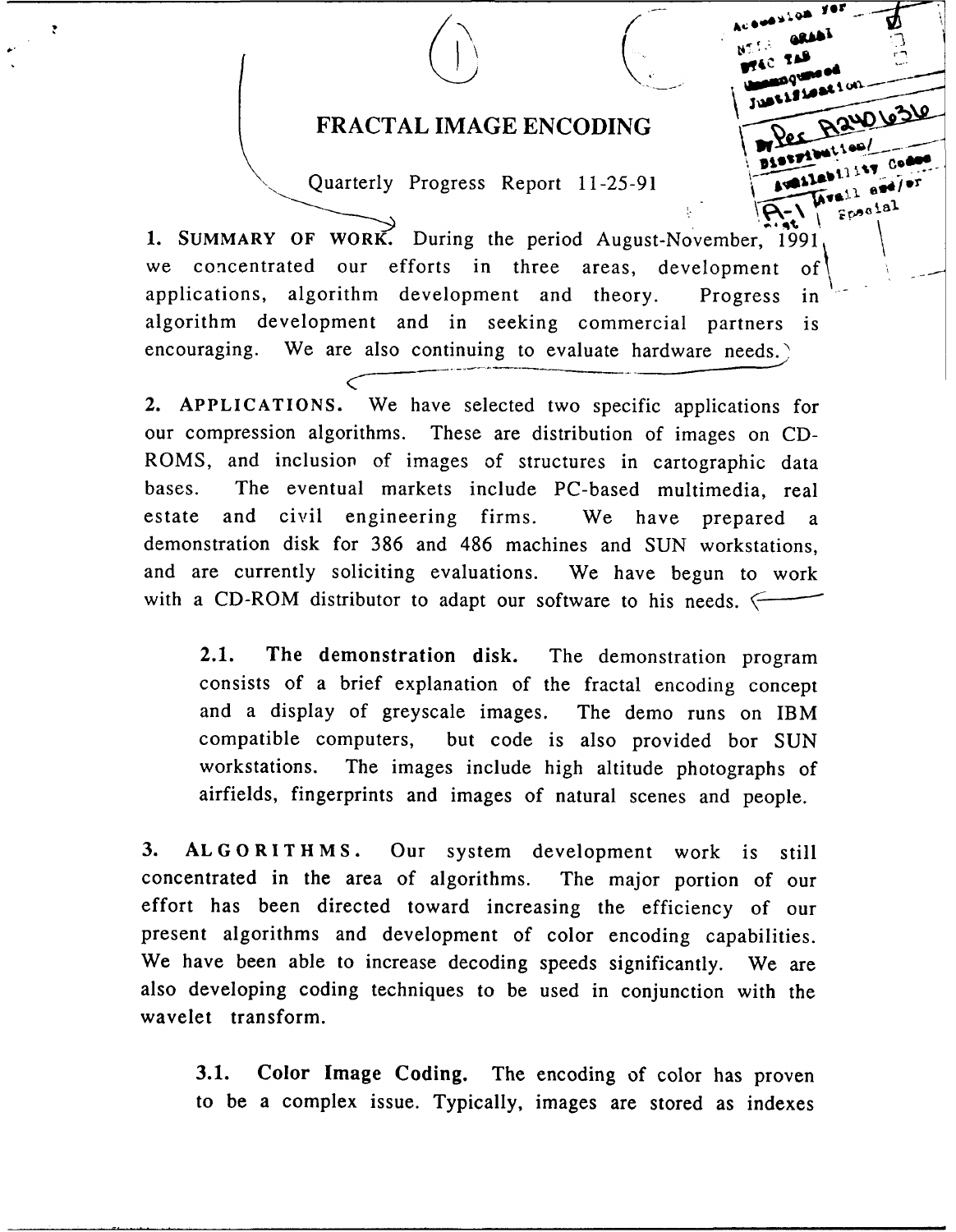to a color look-up table. This means that an 8 bit per pixel image can contain 256 colors from a palette which contains (typically) about  $2^{24}$  colors. Encoding such images is usually done by expanding the data to RGB representation, converting this representation to the YIQ representation, (which is usually employed for color TV transmission), and encoding the three YIQ signals separately. The advantage of this scheme is that the I and Q signals can be stored very compactly, with little perceptual degradation. The disadvantage is that 3 images must be encoded.

We have implemented this algorithm, but have not felt sufficiently satisfied with its performance to include it in the demonstration package. At the same time we have pursued a different method based on internal ordering of the color look up table which corresponds to image features. This method appears promising, but is not yet viable.

3.2. Optimization of Algorithms. We have improved our encoding algorithm by including algorithms previously developed at UCSD and NOSC. These include classification of the image partitions so that self similar correlation times could be reduced by reducing the set of sub-images searched. The classification algorithm consists of two steps. The first is a classification based on the brightness levels of the four quadrants of a sub-image and the second is based on the contrast of these quadrants. The first level has been implemented and the second is currently being implemented.

3.4. Alternative Fractal Decomposition. The current fractal algorithm has several shortcomings that we hope will be resolved in a generalization of the method. While the current method is quad-tree based, using square partitions of an image, work in rectangular and triangular decomposition is progressing well. In fact, the rectangular decomposition frequently outperforms the current algorithm, but we have